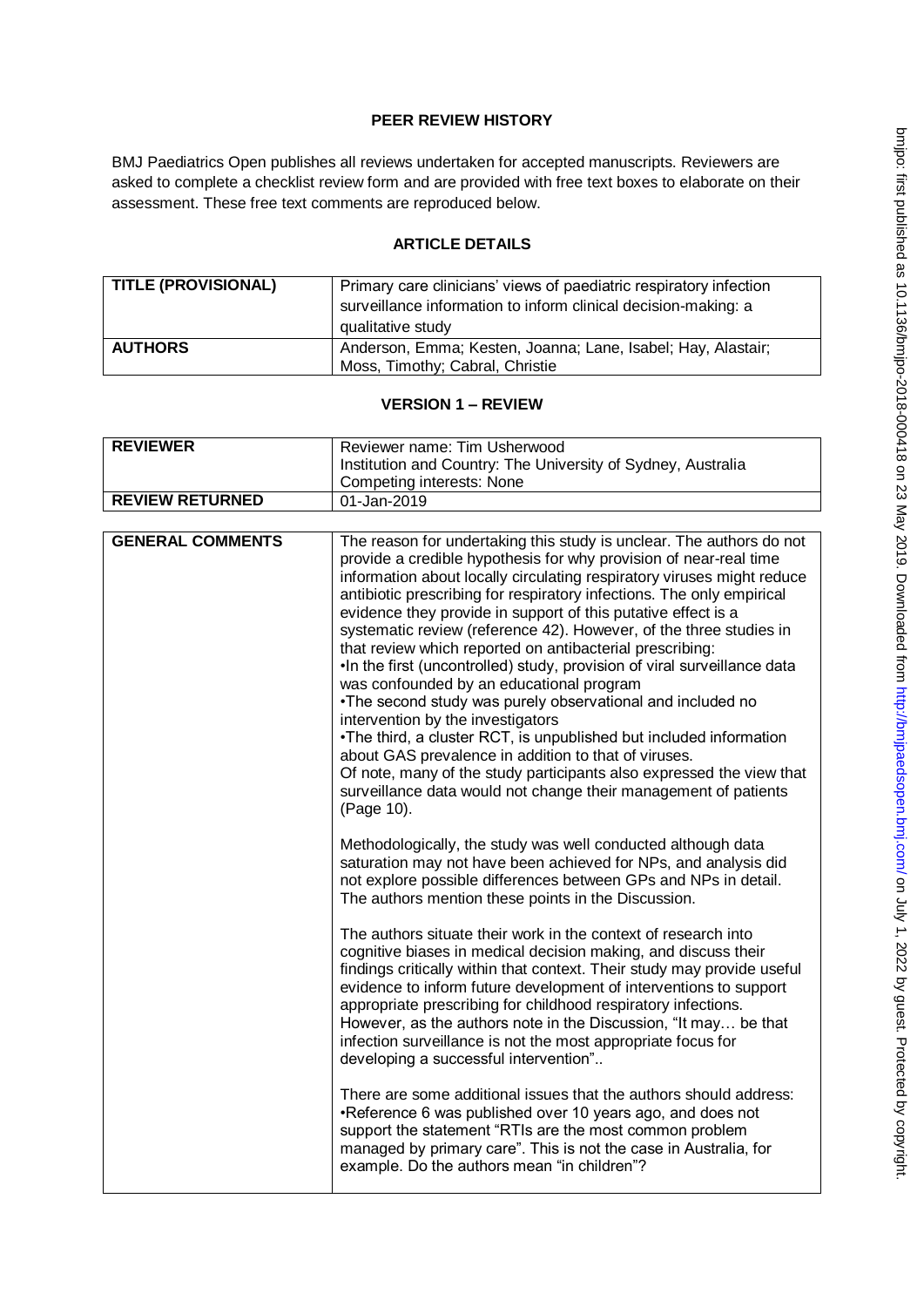|                         | •References 19 & 21 are identical                                          |
|-------------------------|----------------------------------------------------------------------------|
|                         | . The last column of Table 2 is "Years practicing as a GP" but the         |
|                         |                                                                            |
|                         | table includes NPs                                                         |
|                         | •Despite its title, Table 4 does not provide 'principles' but is a list of |
|                         | observations, suggestions and comments.                                    |
|                         |                                                                            |
| <b>REVIEWER</b>         | Reviewer name: Malcolm Brodlie                                             |
|                         | Institution and Country: Newcastle University/Great North Children's       |
|                         | Hospital, UK                                                               |
|                         | Competing interests: None                                                  |
|                         |                                                                            |
| <b>REVIEW RETURNED</b>  | 05-Feb-2019                                                                |
|                         |                                                                            |
| <b>GENERAL COMMENTS</b> | I enjoyed reading this interesting manuscript.                             |
|                         | It is well-written and easy to follow.                                     |
|                         | The manuscript reports part of a larger study and specifically relates     |
|                         | to some qualitative work examining the opinions of primary care            |
|                         | clinicians around a hypothetical surveillance system to provide them       |
|                         | with up to date local data re. the epidemiology and aetiology of           |
|                         | respiratory tract infections in children to then aid with clinical         |
|                         |                                                                            |
|                         | decision-making, mainly antibiotic prescribing.                            |
|                         | The responses and themes are presented and discussed nicely in             |
|                         | my opinion.                                                                |
|                         | Most would agree I think that many of these themes are what one            |
|                         | would expect primary care clinicians concerns and opinions to be.          |
|                         | Therefore the points below are relatively minor points/comments            |
|                         | only:                                                                      |
|                         | - A crucial point seems to be that each child is obviously an              |
|                         | individual and each case must warrant thorough assessment                  |
|                         | irrespective of the current prevalence of a particular respiratory virus   |
|                         | - I do not regard that point of view as defensive, rather just good        |
|                         |                                                                            |
|                         | clinical practice.                                                         |
|                         | - I am surprised that NICE Sepsis guidance did not crop up in the          |
|                         | interviews - this has impacted on hospital paediatric practice             |
|                         | certainly.                                                                 |
|                         | - Also surprised that 'delayed prescriptions' or the quality and           |
|                         | robustness of safety-netting advice did not crop up either                 |
|                         | - I know that this was a hypothetical intervention and therefore it is     |
|                         | not fair to question it really, but logistically how would high quality,   |
|                         | up to date, local aetiological data ever be generated in reality?          |
|                         | - Those with an interest in respiratory infection in children would        |
|                         | likely point towards increasing evidence of polymicrobial infection in     |
|                         |                                                                            |
|                         | children who become more symptomatic and require hospitalisation           |
|                         | for example - if one works backwards with the benefit of hindsight         |
|                         | the history will normally start with 'viral' type symptoms in most         |
|                         | cases - a key challenge it seems is to be able to prospectively            |
|                         | identify these children                                                    |
|                         | - Accurate point of care testing is mentioned briefly, I agree             |
|                         | potentially very useful in this context                                    |
|                         | - Ref 28 the journal isn't included, is an important reference             |

## **VERSION 1 – AUTHOR RESPONSE**

Reviewer: 1

Revision # Comments to the Author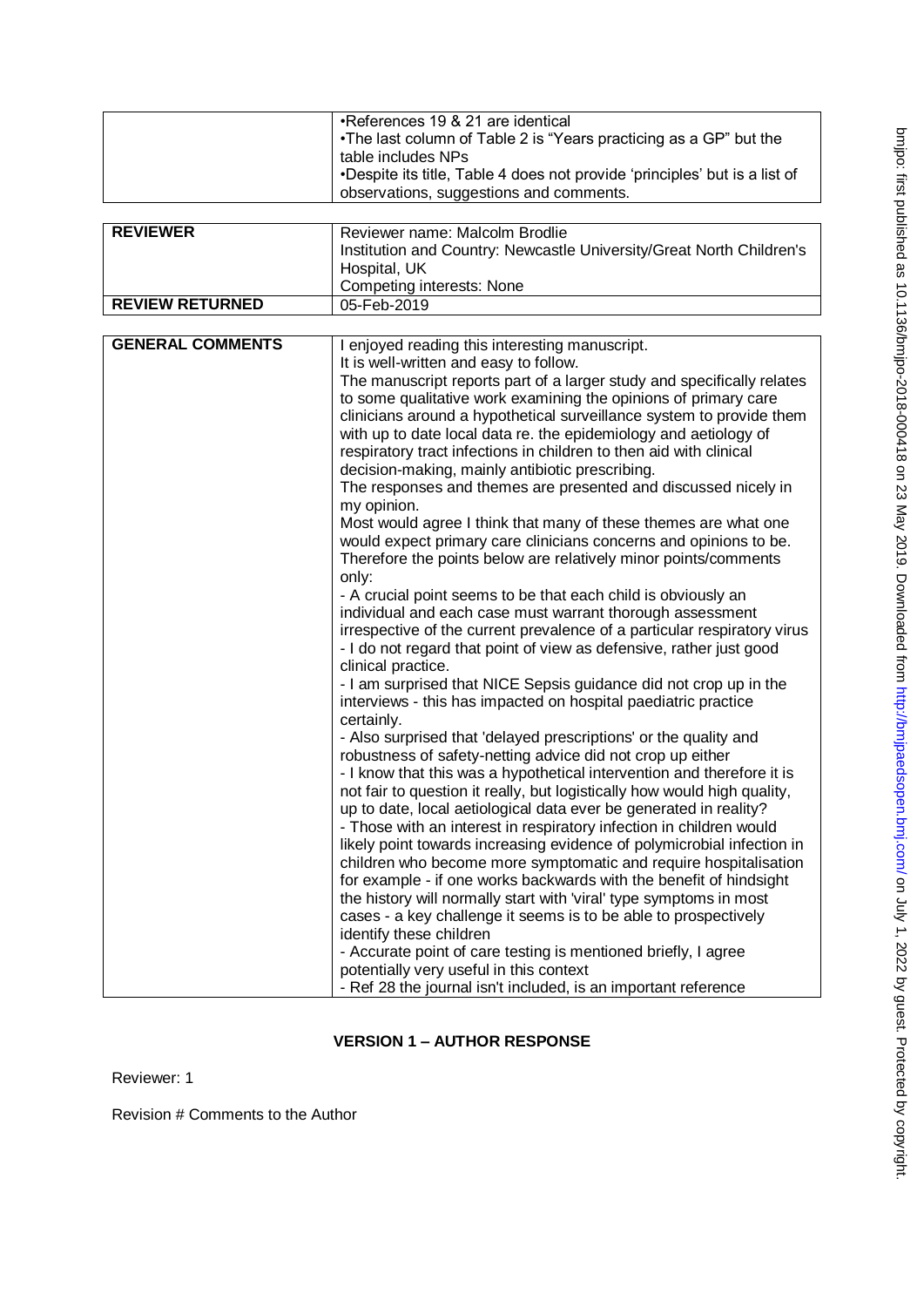### 1 The reason for undertaking this study is unclear. The authors do not provide a credible

hypothesis for why provision of near-real time information about locally circulating respiratory viruses might reduce antibiotic prescribing for respiratory infections. The only empirical evidence they provide in support of this putative effect is a systematic review (reference 42). However, of the three studies in that review which reported on antibacterial prescribing:

•In the first (uncontrolled) study, provision of viral surveillance data was confounded by an educational program

•The second study was purely observational and included no intervention by the investigators

•The third, a cluster RCT, is unpublished but included information about GAS prevalence in

addition to that of viruses.

Of note, many of the study participants also expressed the view that surveillance data would not change their management of patients (Page 10).

### Author response:

Thank you for this comment. We have considerably restructured the introduction which hopefully makes the rationale clearer  $-$  i.e. our hypothesis is that surveillance data may reduce clinical uncertainty, a driver of antibiotic prescribing, as well as boosting deductive reasoning (away from cognitive bias). We are aware that the evidence in the systematic review was not robust and state this, adding that more research is needed. The first step before developing and testing a surveillance intervention is to explore stakeholders' views, which this research was designed to do.

Revision made:

Introduction restructured and refined including moving the systematic review reference to here.

2 Methodologically, the study was well conducted although data saturation may not have been achieved for NPs, and analysis did not explore possible differences between GPs and NPs in detail. The authors mention these points in the Discussion.

The authors situate their work in the context of research into cognitive biases in medical

decision making, and discuss their findings critically within that context. Their study may

provide useful evidence to inform future development of interventions to support appropriate prescribing for childhood respiratory infections. However, as the authors note in the Discussion, "It may… be that infection surveillance is not the most appropriate focus for developing a successful intervention"..

Author response:

Thank you for these comments.

Revision made:

n/a

There are some additional issues that the authors should address: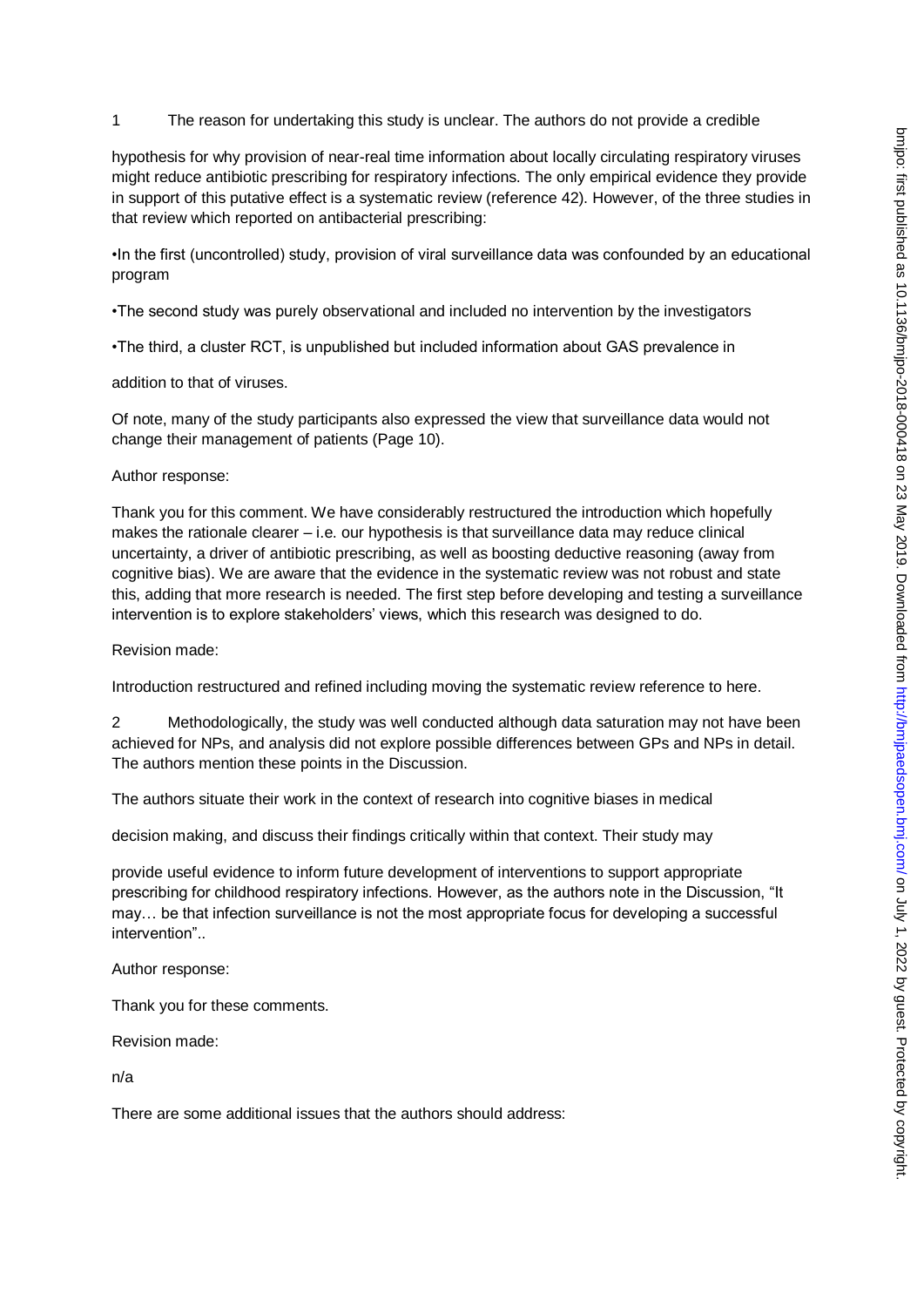3 •Reference 6 was published over 10 years ago, and does not support the statement "RTIs are the most common problem managed by primary care". This is not the case in Australia, for example. Do the authors mean "in children"?

Author response:

Thank you for your query. Yes we do mean in children. We have adjusted the text to make this clearer.

Revision made:

Introduction, sentence two:

"RTIs are the most commonly managed problem of childhood managed in primary care."

4 •References 19 & 21 are identical

Author response:

Thank you for pointing this out. We have amended the references.

Revision made:

Reference list – 19 is now the only reference for the Horwood paper

5 •The last column of Table 2 is "Years practicing as a GP" but the table includes NPs

Author response:

Thank you for pointing this out. We have revised the column heading.

Revision made:

Table 2, final column heading

6 •Despite its title, Table 4 does not provide 'principles' but is a list of observations, suggestions and comments

Author response:

In cutting the discussion down by half, we deleted Table 4 altogether

Revision made:

Deleted table 4

Reviewer: 2

Revision # Comments to the Author

7 I enjoyed reading this interesting manuscript.

It is well-written and easy to follow.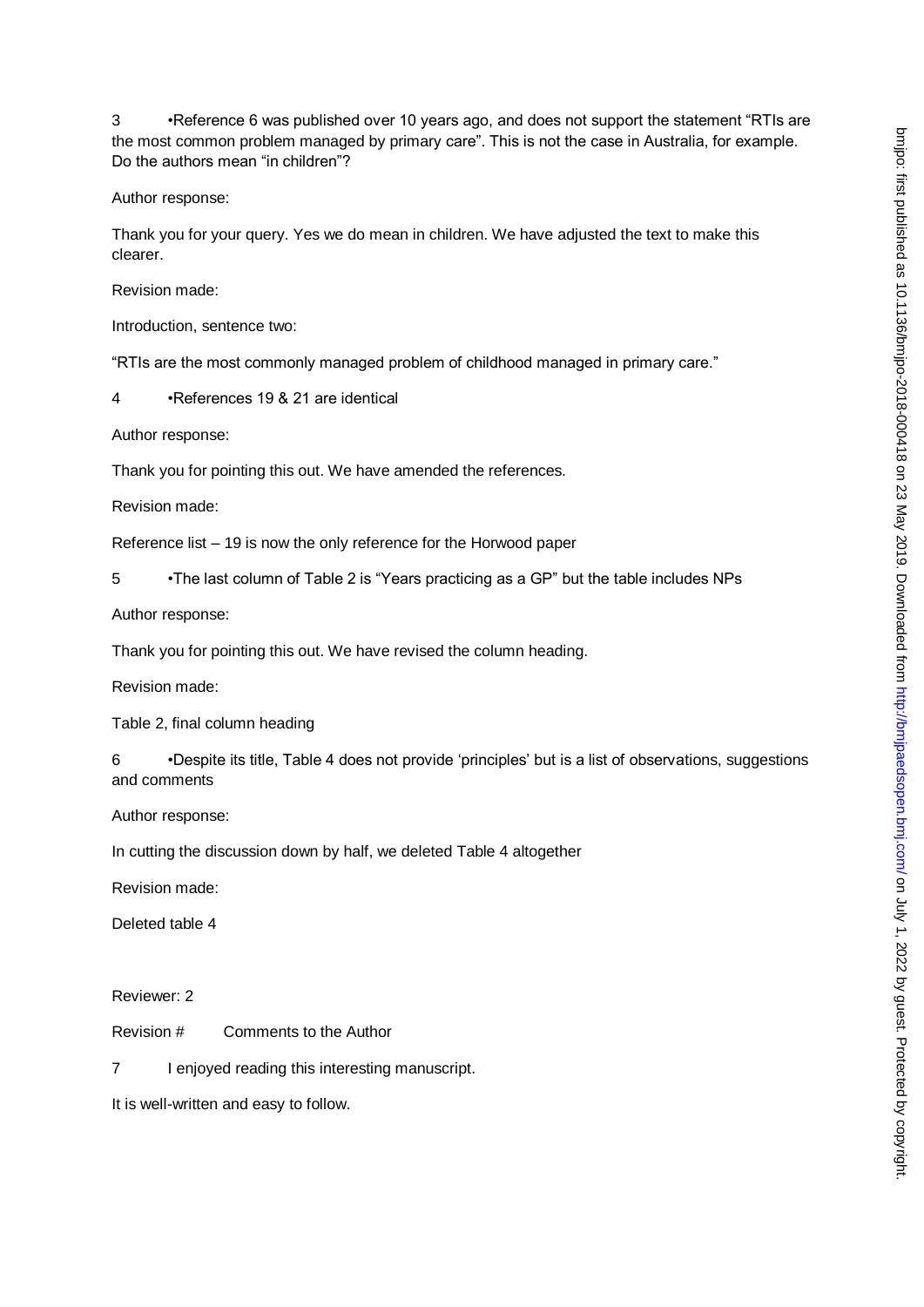The manuscript reports part of a larger study and specifically relates to some qualitative work examining the opinions of primary care clinicians around a hypothetical surveillance system to provide them with up to date local data re. the epidemiology and aetiology of respiratory tract infections in children to then aid with clinical decision-making, mainly antibiotic prescribing.

The responses and themes are presented and discussed nicely in my opinion.

Most would agree I think that many of these themes are what one would expect primary care clinicians concerns and opinions to be. Therefore the points below are relatively minor points/comments only

- A crucial point seems to be that each child is obviously an individual and each case must

warrant thorough assessment irrespective of the current prevalence of a particular respiratory virus - I do not regard that point of view as defensive, rather just good clinical practice.

#### Author response:

Thank you for this point. We agree that assessment of each child as an individual is clinically necessary. What was interesting in our results was that in their individual assessments, clinicians' decision-making appeared to be influenced by cognitive biases. As described in the introduction, guidelines advise incorporating epidemiological evidence into diagnostic assessment – whereas clinicians in this study were wary of using population data at all (rather than welcoming it as a tool to aid their diagnostic reasoning). Viewing the provision of population data as bringing potential dangers of clouding rather than aiding clinical reasoning was particularly interesting - especially when we know that over-prescription of antibiotics is a population health concern.

Perhaps suggesting 'defensiveness' about clinical judgement gave the wrong tone. We have deleted this.

Revision made:

Deleted mention of clinician 'defensiveness' in discussion (now discussion para 2).

8 - I am surprised that NICE Sepsis guidance did not crop up in the interviews - this has impacted on hospital paediatric practice certainly.

Author response:

Yes, interesting that our clinicians did not mention this.

Revision made:

n/a

9 - Also surprised that 'delayed prescriptions' or the quality and robustness of safety-netting advice did not crop up either

### Author response:

This paper presents the main findings that we felt were relevant to the potential intervention (trying to avoid replicating too much known information). In this vein we chose to focus the existing practice section on diagnostic decision-making and antibiotic prescribing. While there was brief mention of delayed prescriptions in interviews, it was not presented as a usual course of action.

Safety netting was described by the clinicians we interviewed, which in fact related to their statements about not prescribing antibiotics.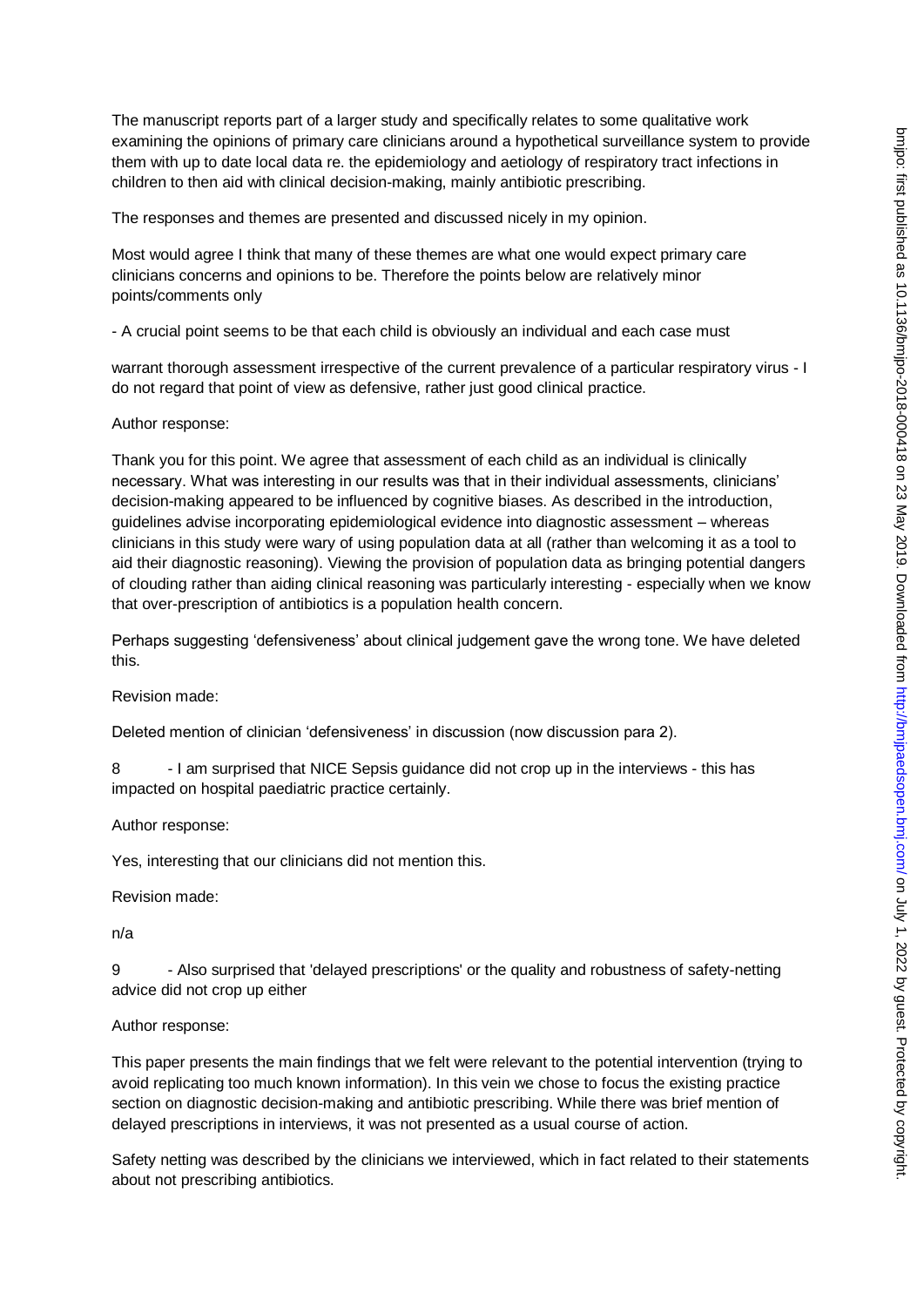We have added a paragraph and quotation to illustrate this.

Revision made:

Existing practice section of results: "I rarely prescribe antibiotics": Self-presentation as not over-prescribing: Added Paragraph 2 and GP1 quotation

10 - I know that this was a hypothetical intervention and therefore it is not fair to question it

really, but logistically how would high quality, up to date, local aetiological data ever be

generated in reality?

Author response:

Yes, a good question. The wider study in which this qualitative study was embedded went a long way towards answering.

We state in the introduction (now para 4):

The Evaluation of Enhanced Paediatric Respiratory Infection Surveillance (EEPRIS) Study25, within which this qualitative study nested, demonstrated feasibility and acceptability of community surveillance (parents prospectively gathering microbiological and syndromic data) of paediatric RTI 26.

We have been asked to reduce the word count considerably

Revision made:

Introduction, para 4:

Microbiological and syndromic incidence data are routinely collected (e.g. by Public Health England and QRESEARCH). We have demonstrated the feasibility of primary care26 and parent collected27 microbial sampling that could also be used for surveillance, the being the Evaluation of Enhanced Paediatric Respiratory Infection Surveillance (EEPRIS) Study28, within which this qualitative study was nested.

11 - Those with an interest in respiratory infection in children would likely point towards increasing evidence of polymicrobial infection in children who become more symptomatic and require hospitalisation for example - if one works backwards with the benefit of hindsight the history will normally start with 'viral' type symptoms in most cases - a key challenge it seems is to be able to prospectively identify these children

Author response:

This is an interesting point. We have, however, been asked to reduce the word count considerably so are restricting our paper to the interview results and this intervention.

Revision made:

n/a

12 - Accurate point of care testing is mentioned briefly, I agree potentially very useful in this

**Context**